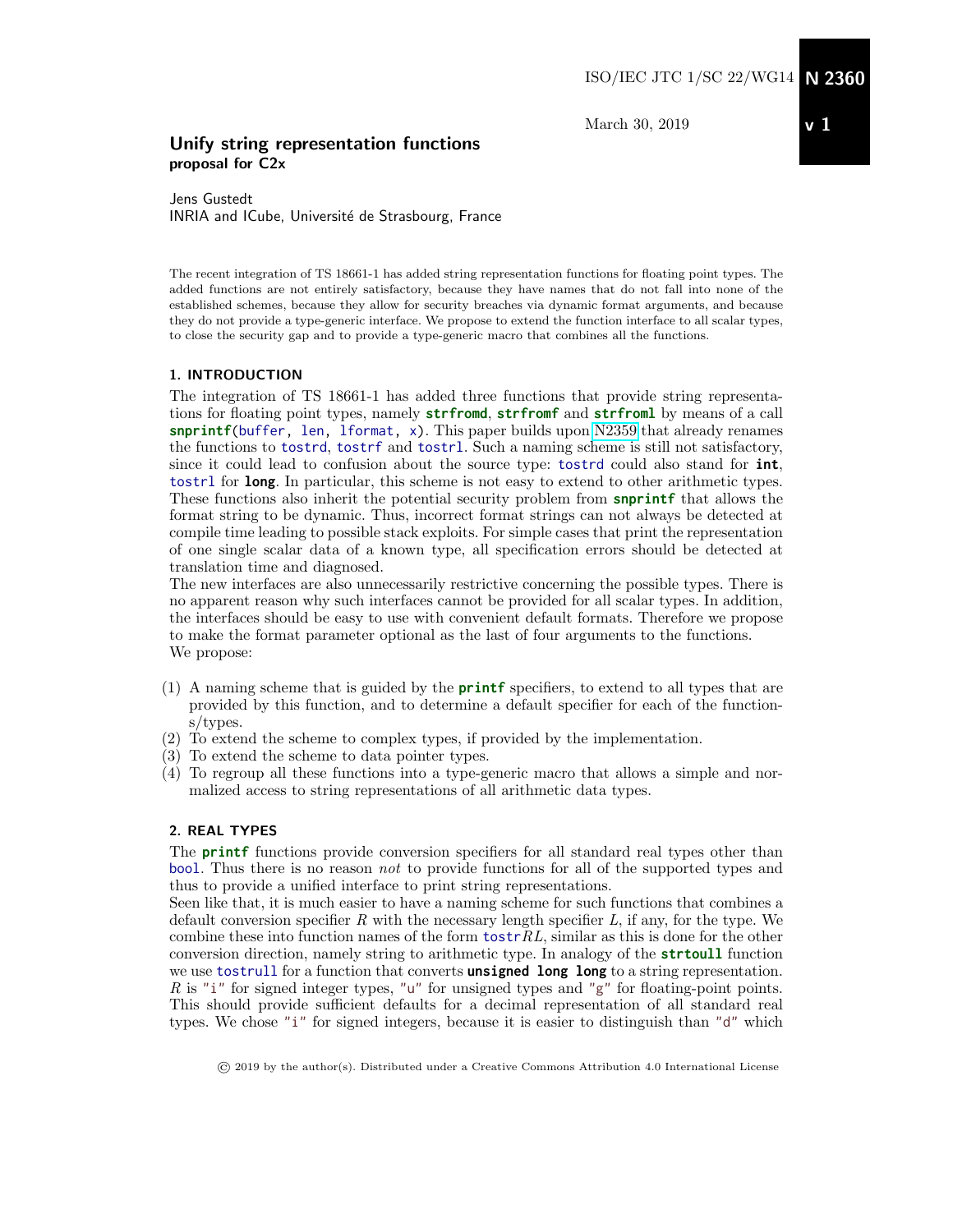also could refer to **double**. The new clause 7.22.1.5 (*cf.* appendix) has a comprehensive table of all possible combinations for  $R$  and  $L$  for real types.

In addition to the standard real types, we also expect implementations to provide functions for all mandatory real types that are not covered by the above and also to extend this to the types as described in Clause  $7.20$  ( $\text{stdint.h>}.$ 

The conversion specifier "c" is special, because it is not possible to distinguish plain and wide characters via their type. In particular, integer character constants ('A') have type **int** and wide character constants (L'A') have type **wchar\_t**. So for implementations for which **wchar\_t** is in fact **int**, such constants are not distinguishable. Since in general we can't know which integer type is used as **wchar\_t** we allow "c" for all integer types. For these functions the width of the type decides if conversion "c" or "lc" is applied.

For implementations that define **wchar\_t** to be **int**, and that have different encodings for the base source character set and for the extended source character set (**\_\_STDC\_MB\_MIGHT\_NEQ\_WC\_\_** defined) the usage of "c" might lead to surprising results. But we don't think that there would be an easy way out for that special case.

With the exception of **float**, all specifiers L from the function name specify the length modifier that is used together with the rest of the format. For **float** the situation is special, because it is not directly supported by **printf**. Here we introduce the artificial value 'H'. Thus, the latter is not used as a length modifier. The alternative would have been to have no function for **float**, but it seems that there in IEC 60559 is a need for a function that reduces excess precision in that case.

To avoid security gaps, the requirement is to use string literals for the format or to even leave it out if there is no ambiguity. The proposed text below shows simple means to implement and to check these properties during compilation. This requirement implies that all format and type information can be checked for consistency at translation time, and thus diagnostics can be enforced for all violations.

#### Examples

```
size_t const mlen = tostrull (0 , 0 , ULLONG_MAX , "o") + 2; // + sign or prefix
char buffer [ mlen +1];
                                                 tonverts to unsigned, prints "07"<br>// decimal, including the - sign<br>// invalid conversion, overflow
tostrill (buffer, mlen, LLONG_MIN);    // decimal, including the - sign
tostrill (buffer , mlen , ULLONG_MAX ) ; // invalid conversion , overflow
tostrull (buffer, mlen, LLONG_MIN); // converts to unsigned, large
tostrc (buffer, mlen, 'A');<br>tostrc (buffer, mlen, L'A'); // depends on
                                                  // depends on __STDC_MB_MIGHT_NEQ_WC__
                                                  // depends on __STDC_MB_MIGHT_NEQ_WC__<br>// prints "A"
tostrcl (buffer, mlen, 'A');<br>tostrcl (buffer, mlen, L'A');
tostruj(buffer, mlen, 'A');         // prints the basic numerical code<br>tostruj(buffer, mlen, L'A');         // prints the extended numerical code
tostruj(buffer, mlen, L'A');         // prints the extended numerical code
tostruj (buffer , mlen , L'A', "c") ; // prints "A"
                                                  // depends on __STDC_MB_MIGHT_NEQ_WC__
static char format[] = "#.37x"; // character array object
tostrul (buffer, mlen, LLONG_MAX, format); // diagnosis: not a string literal
```
#### 3. COMPLEX TYPES

If the implementation supports complex types, we require that analogous functions for them are defined where the name has a tostrc prefix, so tostrcg, tostrcgH and tostrcgL. Complex number are then printed as  $1.0+2.0i$  or  $1.0-2.0i$ , where real and imaginary part are printed according to the format and the same rules as real floating-point types.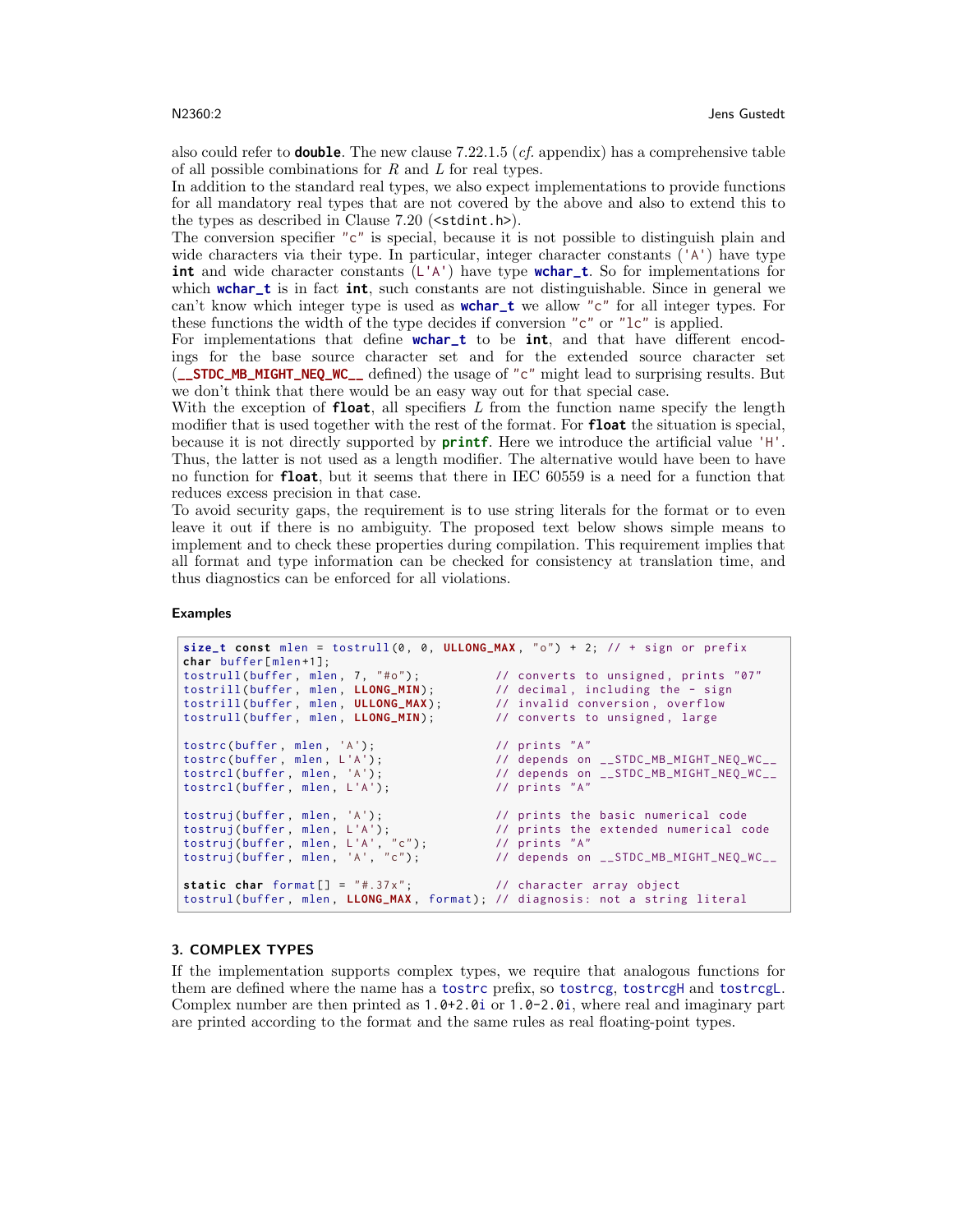Unify string representation functions N2360:3

#### 4. POINTER TYPES

With **snprintf**, data pointer values can be printed with a "p" conversion specifier if they are converted to **void**\*, first. This is to be distinguished from the "s" conversion specifier which views a pointer as the address of a string (plain or wide) and which then prints the string.

There is a particular difficulty to interface wide character strings, because **wchar\_t** is not a separate type, but only a semantic type on top of the usual base types. Therefore a **wchar\_t** pointer can be a legimitate integer array or represent a wide character string without a visible difference in the type system.

We propose two different functions that take pointer values, both after conversion to a **void** pointer.

| $^{\prime\prime}$ n"                                                      | $\frac{1}{2}$ $\frac{1}{2}$ $\frac{1}{2}$ |
|---------------------------------------------------------------------------|-------------------------------------------|
| tostrs   pointer value                                                    | plain character string (default)          |
| $\text{to \text{strp}}$   pointer value (default)   wide character string |                                           |

#### 5. A TYPE GENERIC INTERFACE

For the user's comfort, all of these functions can be folded together in a type-generic macro that covers all scalar types. Because semantic types may or may not be covered by the basic types, the details which particular function to chose for a given type become a bit messy. We prefer the use of the functions for basic types over the functions that depend on semantic types (tostrij, tostrit, tostruj, tostruz).

The choices are such that " $c$ " specifiers will always attempt to print a plain or wide character argument, and "s" will always interpret the pointer as a pointer to a string (plain or wide). Still, results for implementations that define **\_\_STDC\_MB\_MIGHT\_NEQ\_WC\_**<sub>\_</sub> can be a bit surprising.

#### Examples

```
size_t const mlen = tostr(\emptyset, \emptyset, ULLONG_MAX, "o") + 2; // + sign or prefix
char buffer [ mlen +1];
tostr(buffer, mlen, 7, "#o");       // invalid specifier for int
tostr (buffer , mlen , 7u, "#o") ; // prints "07"
tostr (buffer, mlen, 7, "#o");<br>tostr (buffer, mlen, 7u, "#o");<br>tostr (buffer, mlen, LLONG_MIN);<br>tostr (buffer, mlen, LLONG_MIN);<br>tostr (buffer, mlen, ULLONG_MAX);<br>\frac{1}{2} // decimal
tostr (buffer, mlen, ULLONG_MAX);
tostr (buffer, mlen, 'A'); // prints the basic numerical code
tostr(buffer, mlen, L'A'); // prints the extended numerical code
tostr (buffer, mlen, L'A');<br>tostr (buffer, mlen, L'A', "c");<br>tostr (buffer, mlen, 'A', "c");
tostr(buffer, mlen, 'A', "c");      // depends on __STDC_MB_MIGHT_NEQ_WC__
tostr(buffer, mlen, "word"); \frac{1}{2} // copies the string into buffer
tostr(buffer, mlen, L"wörd"); // prints a pointer value
tostr(buffer, mlen, u8"wörd"); // copies the utf8 string into buffer
tostr(buffer, mlen, "word", "p"); // prints a pointer value
tostr(buffer, mlen, L"wörd", "p"); // prints a pointer value
tostr (buffer, mlen, u8"wörd", "p"); // prints a pointer value
tostr(buffer, mlen, "word", "s"); // copies the string into buffer
tostr (buffer, mlen, L"wörd", "s"); // prints a multi-byte string
                                            to the inture of the string<br>the string into buffer , where the utf8 string into buffer
static char format[] = "#.37x"; // character array object
tostr (buffer , mlen , ULLONG_MAX , format ) ;// diagnosis : not a string literal
```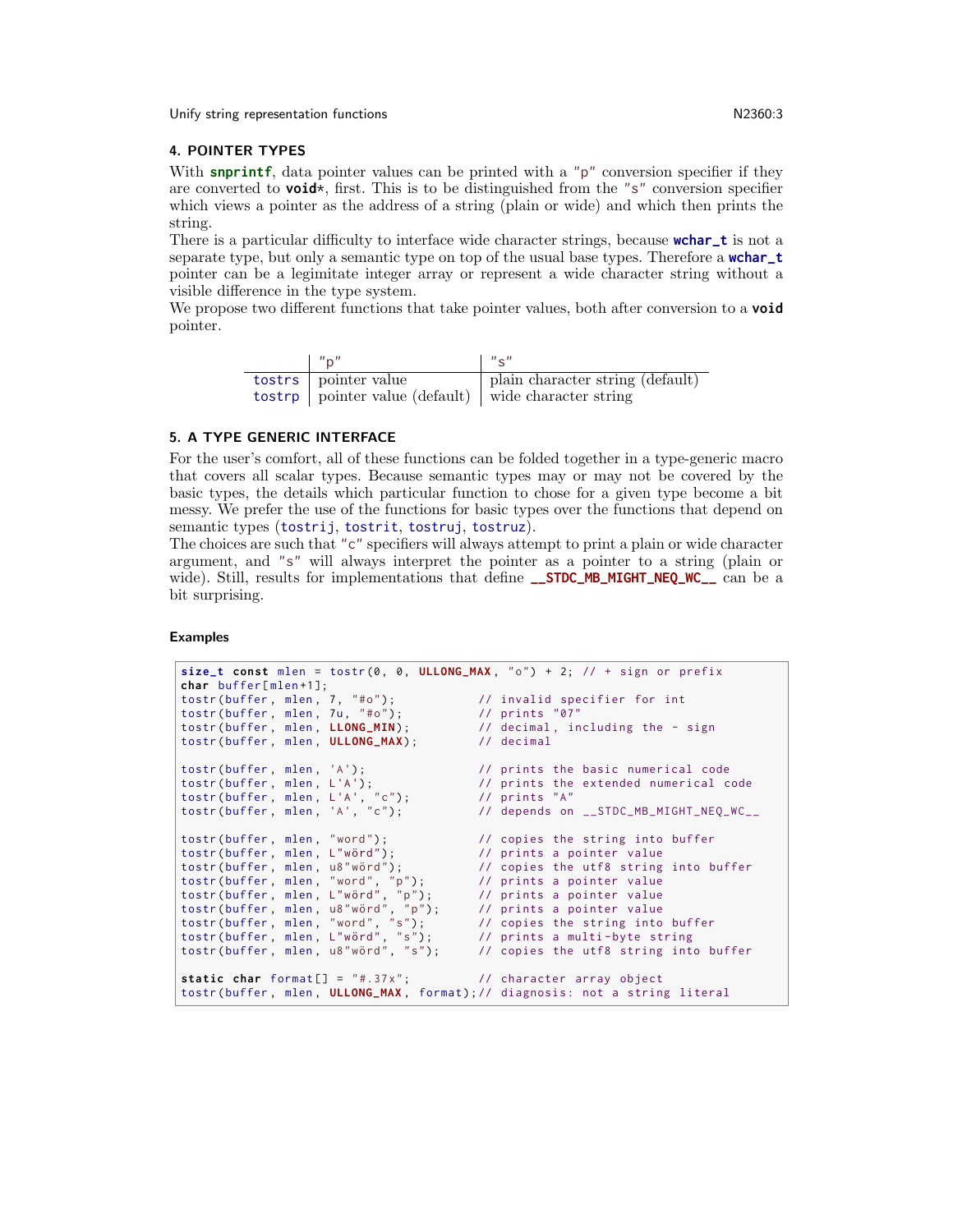#### 6. PROBLEMS

Besides the problems for character types mentioned above, the **printf** family suffers from the fact that the decimal point for floating-point representations depends on the locale. It would be good if we could get rid of that dependency at least for the "a" and "A" conversions.

# Appendix: pages with diffmarks of the proposed changes against the [N2359](http://www.open-std.org/jtc1/sc22/wg14/www/docs/n2359+appendix.pdf) proposed changes.

The following page numbers are from the particular snapshot and may vary once the changes are integrated.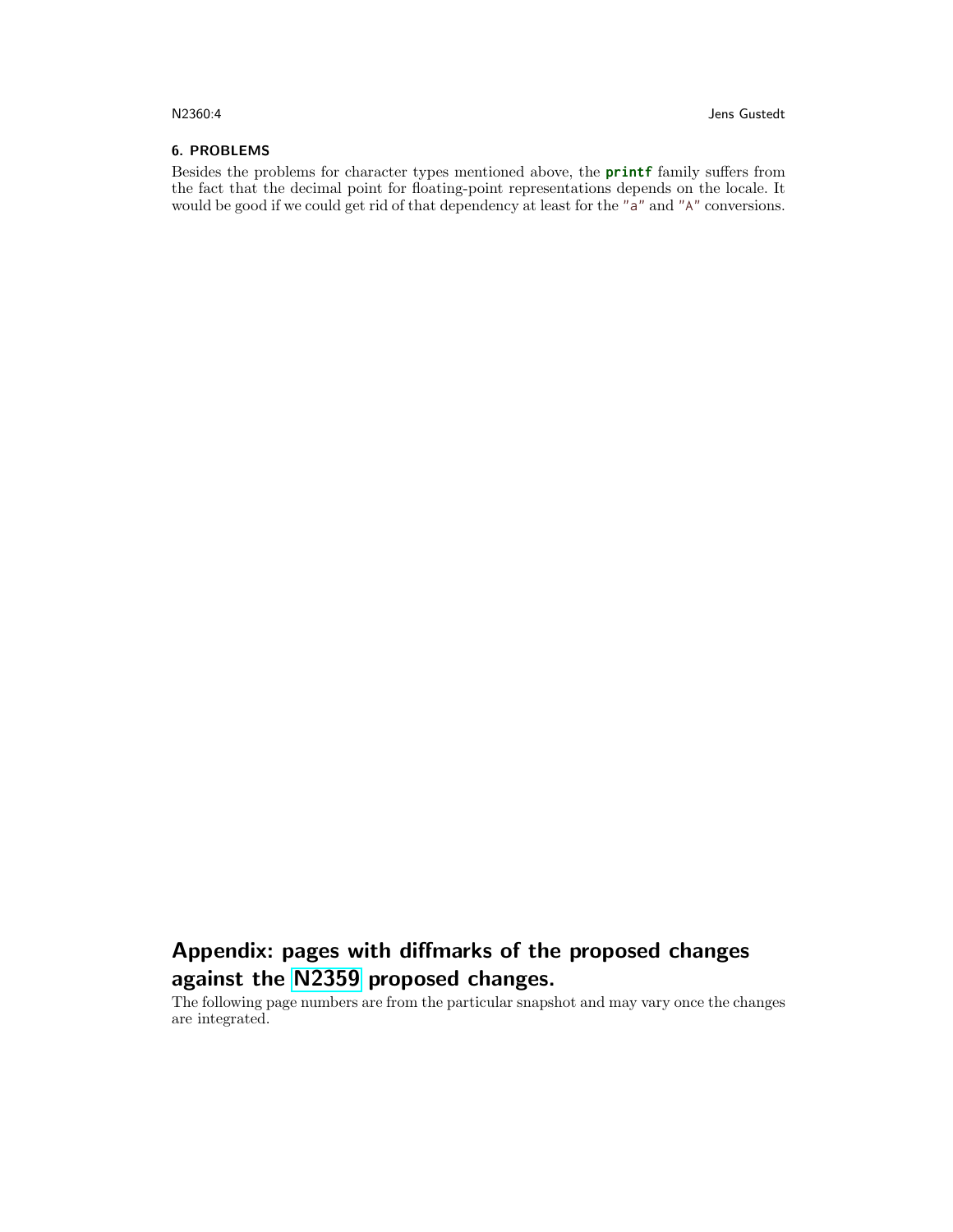outside external declarations or preceding all explicit declarations and statements inside a compound statement. When outside external declarations, the pragma takes effect from its occurrence until another **FENV\_ROUND** pragma is encountered, or until the end of the translation unit. When inside a compound statement, the pragma takes effect from its occurrence until another **FENV\_ROUND** pragma is encountered (including within a nested compound statement), or until the end of the compound statement; at the end of a compound statement the static rounding mode is restored to its condition just before the compound statement. If this pragma is used in any other context, its behavior is undefined.

- <sup>3</sup> *direction* shall be one of the rounding direction macro names defined in 7.6, or **FE\_DYNAMIC**. If any other value is specified, the behavior is undefined. If no **FENV\_ROUND** pragma is in effect, or the specified constant rounding mode is **FE\_DYNAMIC**, rounding is according to the mode specified by the dynamic floating-point environment, which is the dynamic rounding mode that was established either at thread creation or by a call to **fesetround**, **fesetmode**, **fesetenv**, or **feupdateenv**. If the **FE\_DYNAMIC** mode is specified and **FENV\_ACCESS** is "off", the translator may assume that the default rounding mode is in effect.
- <sup>4</sup> Within the scope of an **FENV\_ROUND** pragma establishing a mode other than **FE\_DYNAMIC**, all floatingpoint operators, implicit conversions (including the conversion of a value represented in a format wider than its semantic types to its semantic type, as done by classification macros), and invocations of functions indicated in the table below, for which macro replacement has not been suppressed (7.1.4), shall be evaluated according to the specified constant rounding mode (as though no constant mode was specified and the corresponding dynamic rounding mode had been established by a call to **fesetround**). Invocations of functions for which macro replacement has been suppressed and invocations of functions other than those indicated in the table below shall not be affected by constant rounding modes – they are affected by (and affect) only the dynamic mode. Floating constants (6.4.4.2) that occur in the scope of a constant rounding mode shall be interpreted according to that mode.

| Header                | Function groups                                           |
|-----------------------|-----------------------------------------------------------|
| <math.h></math.h>     | acos, asin, atan, atan2                                   |
| <math.h></math.h>     | cos, sin, tan                                             |
| $<$ math.h $>$        | acosh, asinh, atanh                                       |
| <math.h></math.h>     | cosh, sinh, tanh                                          |
| $<$ math.h $>$        | exp, exp2, expm1                                          |
| $<$ math.h>           | log, log10, log1p, log2                                   |
| <math.h></math.h>     | scalbn, scalbln, ldexp                                    |
| <math.h></math.h>     | cbrt, hypot, pow, sqrt                                    |
| $<$ math.h $>$        | erf, erfc                                                 |
| $<$ math.h>           | lgamma, tgamma                                            |
| $<$ math.h $>$        | rint, nearbyint, lrint, llrint                            |
| <math.h></math.h>     | fdim                                                      |
| $<$ math.h>           | fma                                                       |
| <math.h></math.h>     | fadd, daddl, fsub, dsubl, fmul, dmull, fdiv, ddivl, ffma, |
|                       | dfmal, fsqrt, dsqrtl                                      |
| <stdlib.h></stdlib.h> | atof, strtod, strtof, strtold, tostrd, tostrf, tostrl-    |
|                       | tostrg, tostrgH, tostrgL                                  |
| $wchar h>$            | wcstod, wcstof, wcstold                                   |
| <stdio.h></stdio.h>   | printf and scanf families                                 |
| <wchar.h></wchar.h>   | wprintf and wscanf families                               |

Functions affected by constant rounding modes

Each <math.h> function listed in the table above indicates the family of functions of all supported types (for example, **acosf** and **acosl** as well as **acos**).

5 **NOTE** Constant rounding modes (other than **FE\_DYNAMIC**) could be implemented using dynamic rounding modes as illustrated in the following example: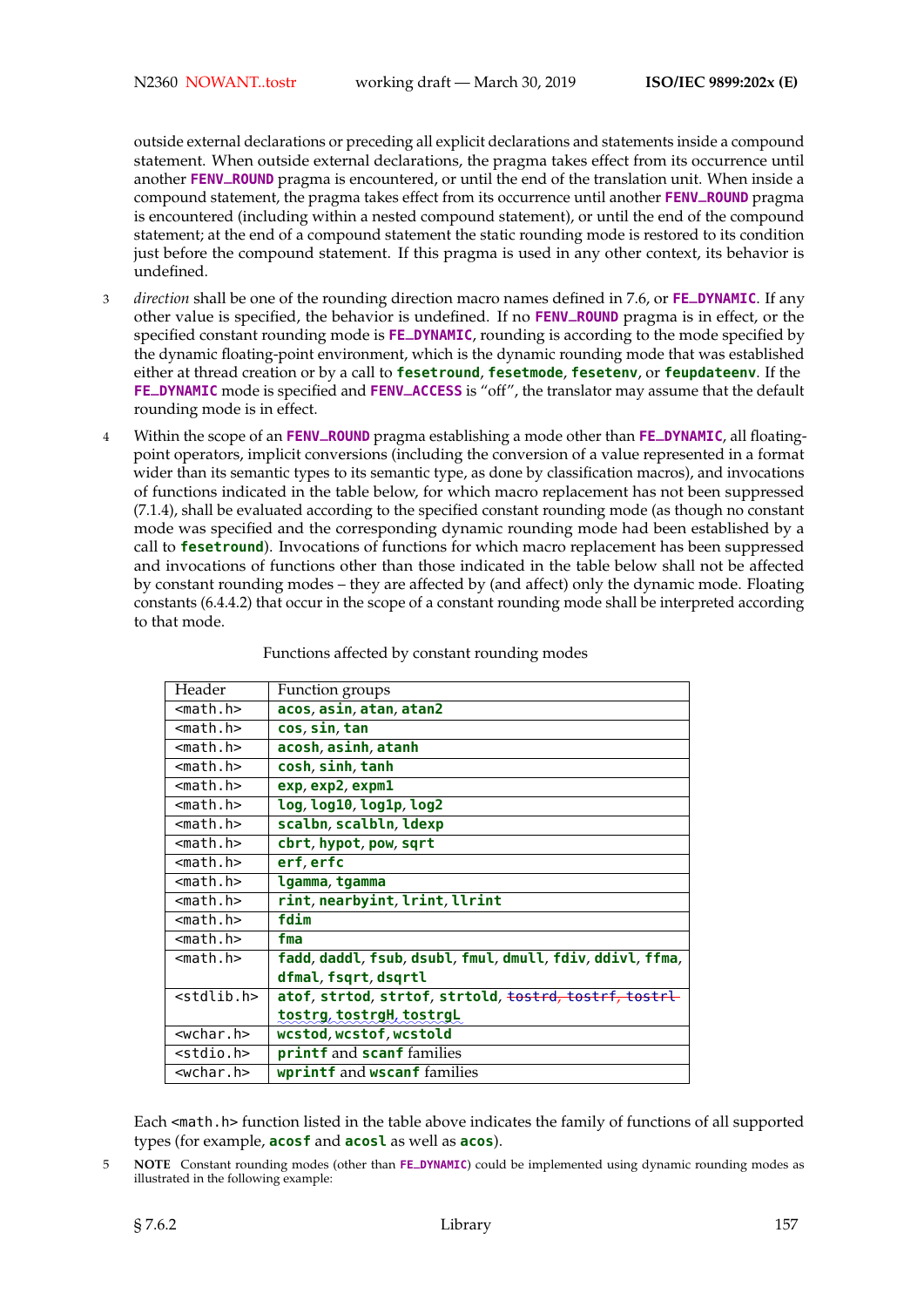#### **Returns**

3 The **atof** function returns the converted value.

**Forward references:** the **strtod**, **strtof**, and **strtold** functions (7.22.1.3).

# **7.22.1.2 The atoi, atol, and atoll functions Synopsis**

```
1 #include <stdlib.h>
          int atoi(const char *nptr);
          long int atol(const char *nptr);
          long long int atoll(const char *nptr);
```
#### **Description**

2 The **atoi**, **atol**, and **atoll** functions convert the initial portion of the string pointed to by nptr to **int**, **long int**, and **long long int** representation, respectively. Except for the behavior on error, they are equivalent to

```
atoi: (int)strtol(nptr, (char **)NULL, 10)
atol: strtol(nptr, (char **)NULL, 10)
atoll: strtoll(nptr, (char **)NULL, 10)
```
#### **Returns**

3 The **atoi**, **atol**, and **atoll** functions return the converted value.

**Forward references:** the **strtol**, **strtoll**, **strtoul**, and **strtoull** functions (7.22.1.4).

#### **Description**

The tostrd, tostrf, and tostrl functions are equivalent to **snprintf**(s, n, format, fp) (), except that the format string shall only contain the character %, an optional precision that does not contain an asterisk \*, and one of the conversion specifiers a, A, e, E, f, F, g, or G, which applies to the type (**double**, **float**, or **long double**) indicated by the function suffix (rather than by a length modifier).

#### **Returns**

The tostrd, tostrf, and tostrl functions return the number of characters that would have been written had n been sufficiently large, not counting the terminating null character. Thus, the null-terminated output has been completely written if and only if the returned value is less than n.

#### **7.22.1.3 The strtod, strtof, and strtold functions**

#### **Synopsis**

```
1 #include <stdlib.h>
           double strtod(const char *restrict nptr, char **restrict endptr);
           float strtof(const char *restrict nptr, char **restrict endptr);
           long double strtold(const char *restrict nptr, char **restrict endptr);
```
#### **Description**

- 2 The **strtod**, **strtof**, and **strtold** functions convert the initial portion of the string pointed to by nptr to **double**, **float**, and **long double** representation, respectively. First, they decompose the input string into three parts: an initial, possibly empty, sequence of white-space characters, a subject sequence resembling a floating-point constant or representing an infinity or NaN; and a final string of one or more unrecognized characters, including the terminating null character of the input string. Then, they attempt to convert the subject sequence to a floating-point number, and return the result.
- 3 The expected form of the subject sequence is an optional plus or minus sign, then one of the following: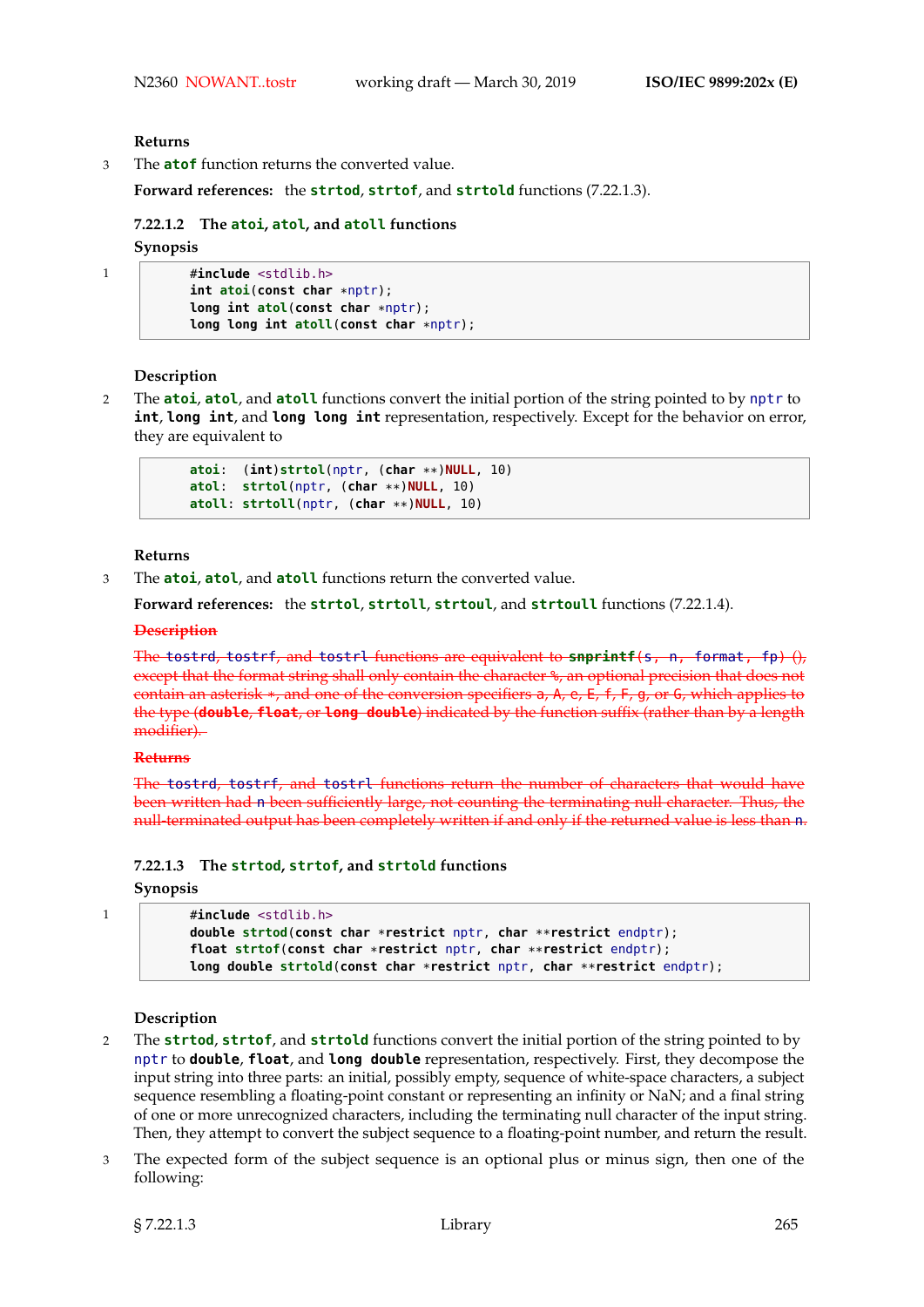returned (according to the return type and sign of the value, if any), and the value of the macro **ERANGE** is stored in **errno**.

**7.22.1.5 String representation functions for real types**

**Synopsis**

```
1
      ✿
      #✿✿✿✿✿✿✿
include ✿
<stdlib.h>
      int_tostrRL(char*restrict_s,_size_t_n,_real-type_x);
      int tostrRL (char*restrict s, size_t n, real-type x, const char*restrict format);
```
# **Description**

2 Ebe string representation functions for real types are equivalent to snprintf(s, n, lformat, x) (7.21.6.5). Their name is composed of the prefix **tostr**, a conversion specifier R and a possibly empty length modifier *L* as given in the following table:

| R            | L  | real-type          | function | possible C             |  |
|--------------|----|--------------------|----------|------------------------|--|
| C            |    | char               | tostrc   | C                      |  |
| $\mathsf{C}$ | l  | $with$ t $t$       | tostrcl  | C                      |  |
|              | hh | signed char        | tostrihh |                        |  |
|              | h  | signed short       | tostrih  |                        |  |
|              |    | signed int         | tostri   |                        |  |
| i            | ι  | signed long        | tostril  | c, d, i                |  |
|              | u  | signed long long   | tostrill |                        |  |
|              | j  | uintmax_t          | tostrij  |                        |  |
|              | t  | ptrdiff_t          | tostrit  |                        |  |
|              | hh | unsigned char      | tostruhh |                        |  |
| u            | h. | unsigned short     | tostruh  |                        |  |
|              |    | unsigned int       | tostru   |                        |  |
|              | l  | unsigned long      | tostrul  | c, o, u, x, X          |  |
|              | u  | unsigned long long | tostrull |                        |  |
|              | j  | intmax_t           | tostrui  |                        |  |
|              | Z  | size_t             | tostruz  |                        |  |
| g            | н  | float              | tostrgH  |                        |  |
|              |    | double             | tostrg   | a, A, e, E, f, F, g, G |  |
|              |    | long double        | tostrgL  |                        |  |

format shall be a string literal that contains any of the following optional elements in the given order: a + character *S*<sub>c</sub> a # character *F*<sub>c</sub> a precision *P* composed of a . character followed by a sequence of decimal digits, and a conversion specifier C as indicated in the table above. If omitted, C defaults to R. For **tostraH** the format string 1 format is then "SEPC", and "SEPLC" otherwise.

- 3 It is implementation-defined if additional real types are supported, but the set of covered types ✿✿✿✿✿✿✿ includes at least all mandatory integer types other than **\_Bool** and the supported among the optional integer types described in <stdint.h> . If provided, the additional functions follow analogous naming schemes and definitions. In particular, they use an R of *i*, u or g for signed, unsigned and floating point types, respectively.
- 4 The specifier c can be used with all integer types. If this specifier is used, F and S shall be empty and x shall not be negative. For tostrc, x shall not be greater than CHAR\_MAX, for tostrcl it shall not be greater than WINT\_MAX. Special rules apply for functions other than tostrc and tostrcl if called with C equal to c. If all positive values of **wchar\_t** are representable in *real-type*, the call is as if replaced by a call to **tostrcl**, otherwise a call to **tostrc**.
- 5 Unless a macro definition is suppressed in order to access an actual function the following apply: ✿✿✿✿✿✿✿ format is optional and as if replaced by an empty string literal if it is omitted. A diagnostic shall be issued if a format argument is provided that is not a string literal, if format is not of the required form, or if I format is not a valid **printf** format for real-type.

✿✿✿✿✿✿✿ **Returns**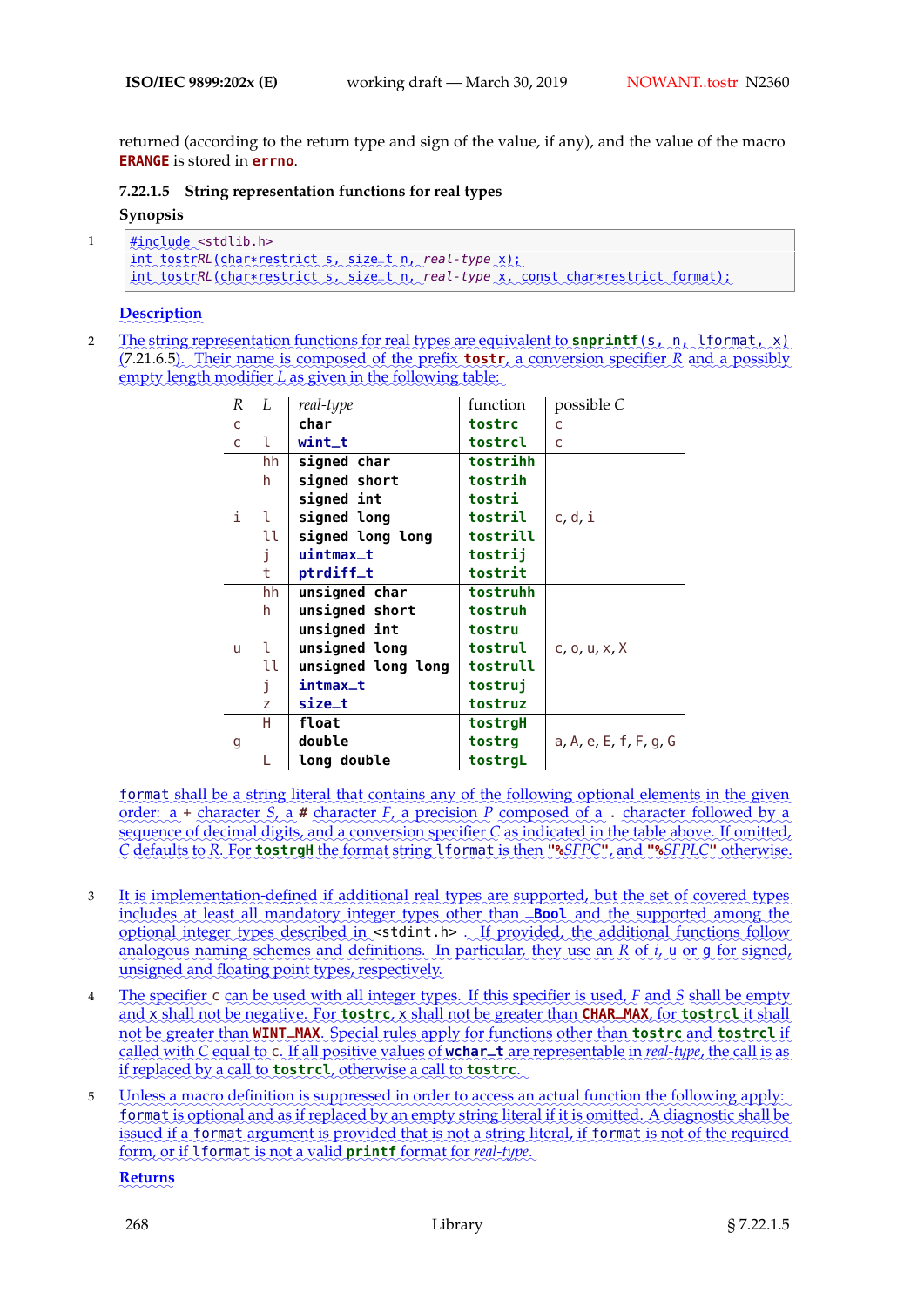- 6 Lhe string representation functions for real types return the number of characters that would have ✿✿✿✿ been written had n been sufficiently large, not counting the terminating null character. Thus, the null-terminated output has been completely written if and only if the returned value is less than n.
- **NOTE 1** Enforcing a string literal as an argument to format ensures that decisions and diagnostics about the formatting may take place during translation and avoids that dynamically constructed **snprintf** format strings may breach security. ✿✿✿✿✿✿✿✿✿✿✿✿ Implementations can supply the optional argument format and force a string literal for it by providing additional macros for each of the functions analogous to the following.

```
<u>#define</u> tostrg(B, N, .....)
                     ind members to strg4 (B, N, - VA ARGS -
                                                                 ennend
#define_tostrg4(B, N, ii) married tostrg5(B, N, J VA ARGS )
#define_tostrg4(B, N, ....)
                                       tostrg5 (B, N, J VA ARGS )
#define tostrg5(B, N, X, FORMAT, ....) tostrg(B, N, X, "" FORMAT "")
```
- **NOTE** 2 If called with a floating point argument that has an evaluation format with a greater precision than its type, according to 5.2.4.2.2 the functions **tostrg, tostrgH** and **tostrgL** will convert such an argument to the precision of their respective parameter type before printing.
- **EXAMPLE** The following shows examples of the use of the string representation functions:

```
✿✿✿✿✿✿
size_t✿✿✿✿✿✿
const ✿✿✿✿✿
mlen ✿
=✿✿✿✿✿✿✿✿✿
tostrull✿✿✿
(0,✿✿✿
0,✿✿✿✿✿✿✿✿✿✿✿
ULLONG_MAX ✿
, ✿✿
" ✿
o ✿✿
") ✿✿
+ ✿✿
2;✿✿✿
//✿✿
+✿✿✿✿✿
sign✿✿✿
or✿✿✿✿✿✿✿
prefix
char buffer[mlen+1];
tostrull(buffer, mlen, 7, "#o");
                               innumberts to unsigned, prints "07"
tostrill (buffer, mlen, LLONG_MIN);
                                 innmulldecimal, including the sign
tostrill (buffer, mlen, ULLONG_MAX);
                                  invalid conversion, overflow
tostrull (buffer, mlen, LLONG_MIN);
                                 immunicanverts to unsigned, large
tostrc(buffer, mlen, 'A');
                         iwww.www.//
                                          // prints "A"
tostrcl (buffer, mlen, 'A');
tostrc(buffer, mlen, L'A');
                                          // depends on STDC_MB_MIGHT_NEQ_WC_
✿✿✿✿✿✿✿
                          incommunity depends on <del>__</del>STDC_MB_MIGHT_NEQ_WC_
tostrcl(buffer, mlen, L'A');
                           inmummallerints "A"
tostruj(buffer, mlen, 'A');
                          in manument of a prints the basic source encoding of A
tostruj(buffer, mlen, L'A');
                           in manual // prints the extended source encoding
tostruj (buffer, mlen, L'A', "c");
                                          // prints "A"
tostruj(buffer, mlen, 'A', "c");
                               immaallelends on STDC_MB_MIGHT_NEQ_WC_
static_char_format[]_=_"#.37x";
                             ";✿✿✿✿✿✿✿✿✿✿✿✿✿
                                          // character array object
tostrul(buffer, mlen, ULLONG_MAX, format);// diagnosis: not a string literal
```
**7.22.1.6 String representation functions for complex types**

# **Synopsis**

1

```
✿
#✿✿✿✿✿✿
ifndef ✿✿✿✿✿✿✿✿✿✿✿✿✿✿✿✿✿✿✿
__STDC_NO_COMPLEX__
#✿✿✿✿✿✿✿
include ✿
<stdlib.h>
✿
int_tostrcRL(char*restrict_s,_size_t_n,_complex-type_x);
int tostrcRL (char*restrict s, size_t n, complex-type x, const char*restrict format);
<u>#endif</u>
```
# **Description**

- 2 The string representation functions for complex types are only supported if the implementation supports complex types.
- 3 The string representation functions for complex types are equivalent to snprintf(s, n, lformat, xreal, ximag) (7.21.6.5), where xreal and ximag are the real and imaginary part of x, respectively. If a real type has a corresponding complex type and is supported by a function **tostr** RL as of 7.22.1.5, there is a corresponding function **tostrc**RL for the complex type. format shall follow the same rules as for **tostr** RL to determine S, F, P and C. If or mat is then composed of the corresponding format for **tostr** RL, followed by a second copy of that format, but with a mandatory + for *S*, and then followed by the letter i.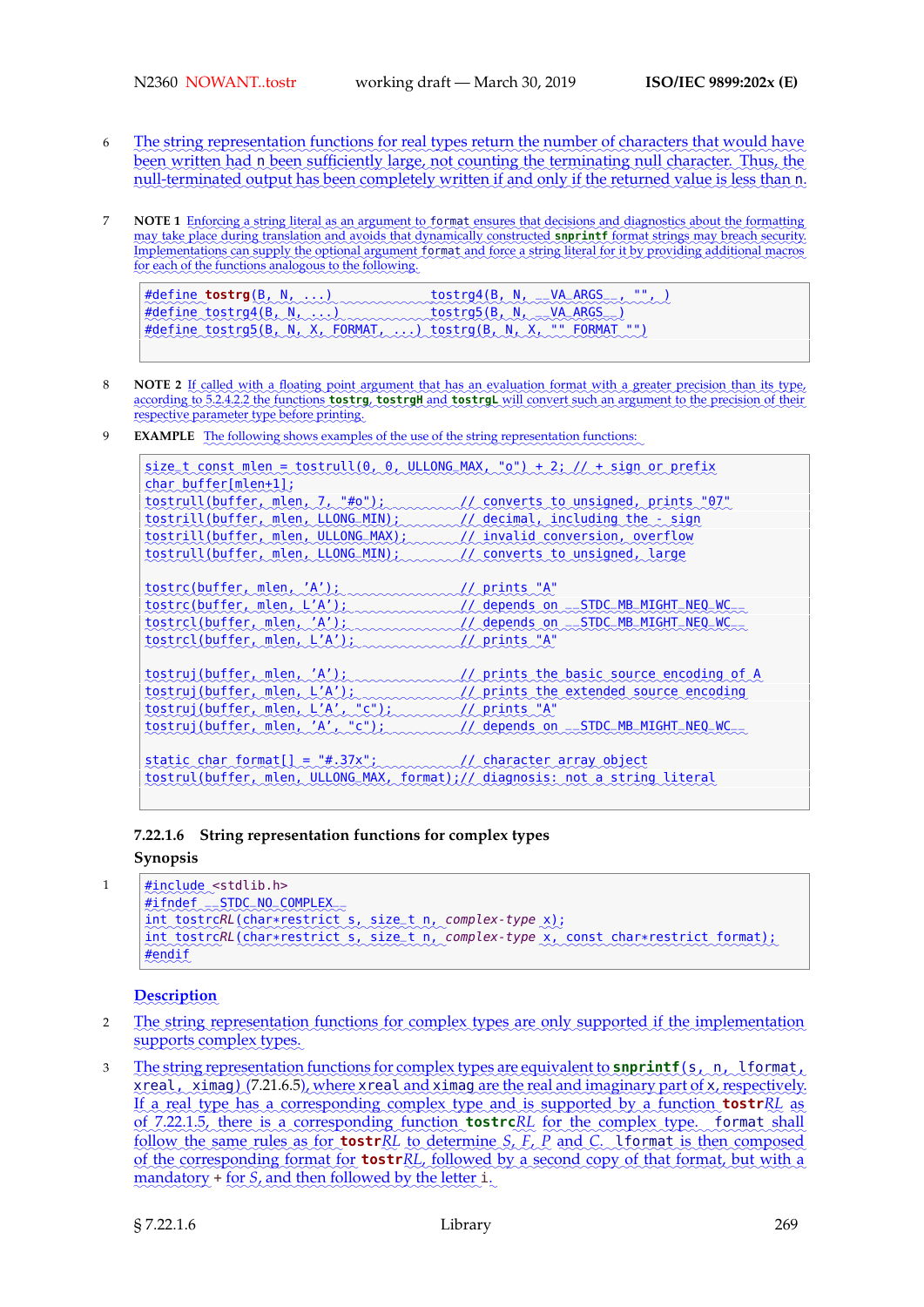4 Linless a macro definition is suppressed in order to access an actual function the following apply: ✿✿✿✿✿✿✿ format is optional and as if replaced by an empty string literal if it is omitted. A diagnostic shall be issued if a format argument is provided that is not a string literal or if format is not of the required form.

#### ✿✿✿✿✿✿✿ **Returns**

- 5 The same rules as for the functions in 7.22.1.5 apply.
- 6 **NOTE1** Thus, for the three standard complex types, *complex-type*, function name and 1 format used are then corresponding to the following table:

| complex-type                             | function<br>$\sim\sim\sim\sim\sim$ | lformat<br>$\sim\sim\sim\sim\sim$ |
|------------------------------------------|------------------------------------|-----------------------------------|
| float _Complex                           | tostrcgH                           | "%SFPC%+FPCi"<br>mannanna         |
| double _Complex<br>$0.00000000000000000$ | tostrcg                            | "%SFPC%+FPCi"<br>$\cdots$         |
| long double _Complex                     | tostrcgL                           | "%SFPLC%+FPLCi"<br>mmmmmm         |

**NOTE 2** If called with a complex floating point argument that has an evaluation format with a greater precision than its type, according to 5.2.4.2.2 the string representation functions for complex types will convert such an argument to the precision of their respective parameter type before printing.

# **7.22.1.7 String representation functions for pointer types**

#### **Synopsis**

1

```
✿
#✿✿✿✿✿✿✿
include ✿
<stdlib.h>
int_tostrR(char*restrict_s,_size_t_n,_void_const_volatile*restrict_x);
int tostrR(char*restrict s, size_t n, void const volatile*restrict x,
✿✿✿✿✿✿✿✿✿✿✿✿✿✿✿✿
const ✿✿✿✿
char✿*✿✿✿✿✿✿✿✿
restrict✿✿✿✿✿✿✿
format✿
)✿
;
```
# **Description**

- 2 Ebe string representation functions for pointer types are equivalent to snprintf(s, n, lformat, x) **s** or p. format shall be a string literal that contains any of the following optional elements in the (7.21.6.5). Their name is composed of the prefix **tostr** and a conversion specifier R that is either ✿✿✿✿✿ given order: a precision P composed of a . character followed by a sequence of decimal digits, and a conversion specifier C that is s or p. If omitted, C defaults to R.
- 3 If C is p, the format string I format is "%Pp". Otherwise, C is s, x shall not be null and shall refer to a string (**tostrs**) or wide character string (**tostrp**), respectively. Then, for **tostrs**,  $\times$  is <u>converted to **char const volatile**\* before the call to **snprintf** and lformat is "%Ps"; for **tostrp**,</u> **x** is converted to wchar\_t const volatile\* before the call to snprintf and lformat is "% Pls".
- 4 Linless a macro definition is suppressed in order to access an actual function the following apply: format is optional and as if replaced by an empty string literal if it is omitted. A diagnostic shall be issued if a format argument is provided that is not a string literal or if format is not of the required form.

# ✿✿✿✿✿✿✿ **Returns**

5 The same rules as for the functions in 7.22.1.5 apply.

# **7.22.1.8 The tostr type-generic macro**

# **Synopsis**

```
1
      ✿
      #✿✿✿✿✿✿✿
include ✿
<stdlib.h>
      int_tostr(char*restrict_s,_size_t_n,_scalar-type_x);
      int_tostr(char*restrict_s,_size_t_n,_scalar-type_x,_const_char*restrict_format);
```
# **Description**

2 The **tostr** type-generic macro invokes a selected string representation function as mandated by 7.22.1.5, 7.22.1.6, and 7.22.1.7. The macro argument corresponding to format shall be omitted or a string literal. If scalar-type is **\_Bool**, a pointer to a qualified or unqualified version of **char**, ✿✿ or✿✿ a ✿✿✿✿✿✿✿ pointer ✿✿ to✿✿✿✿✿✿✿✿ another ✿✿✿✿ data✿✿✿✿✿✿ type, ✿✿✿ the✿✿✿✿✿✿✿✿ selected✿✿✿✿✿✿✿✿ function✿✿ is✿✿✿✿✿✿✿✿ **tostri**,✿✿✿✿✿✿✿✿ **tostrs**, ✿✿✿✿✿✿✿ **tostrp**,✿✿✿✿✿✿✿✿✿✿✿✿ respectively. Otherwise, a function that receives scalar-type as third argument is selected. If there are several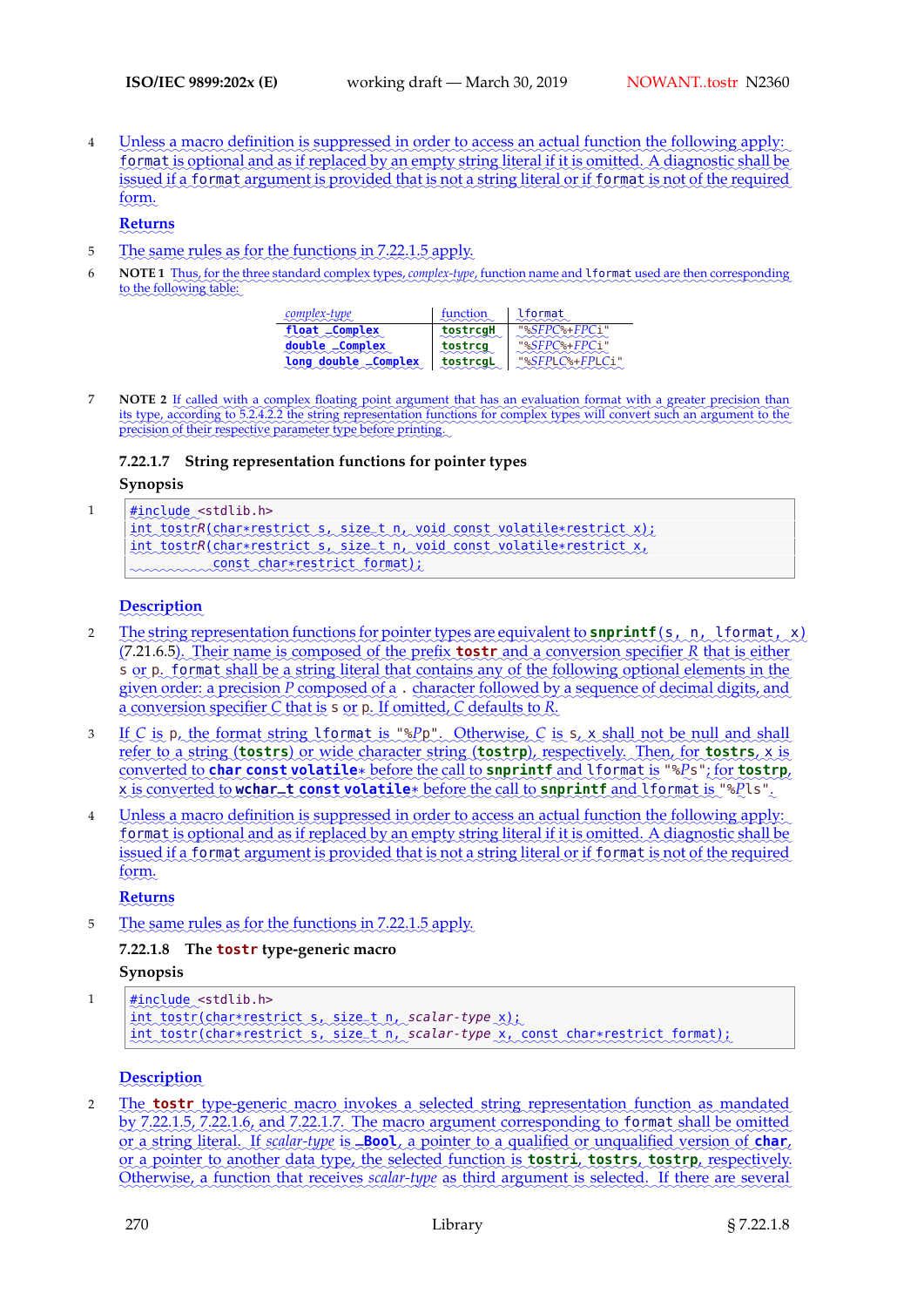such functions the first function with  $L$  in the following list is selected: empty,  $l_{\alpha}l_{\alpha}l_{\alpha}$ ,  $t_{\alpha}$ ,  $T_{\alpha}$ selected function is then called with the same arguments.

- 3 A diagnostic shall be issued if x has a type that is not supported, if a format argument is provided that is not a string literal or if it is not of the required form for the selected function.
- **4 NOTE 1** An implementation that does support complex types and covers all mandated and optional arithmetic types by the standard arithmetic types can implement **tostr** as:

| #define tostr(B, N, $\ldots$ )           |           | tostr $4(B, N,$ |
|------------------------------------------|-----------|-----------------|
| #define tostr4(B, N, $\ldots$ )          |           | tostr5(B, N,    |
| #define tostr5(B, N, X, FORMAT, $\ldots$ |           |                 |
| Generic(X,                               |           |                 |
| char:                                    | tostrc,   |                 |
| signed char:                             | tostrihh  |                 |
| signed short:                            | tostrih,  |                 |
| signed:                                  | tostri,   |                 |
| signed long:                             | tostril,  |                 |
| signed long long:                        | tostrill  |                 |
| Bool:                                    | tostri,   |                 |
| unsigned char:                           | tostruhh, |                 |
| unsigned short:                          | tostruh,  |                 |
| unsigned                                 | tostru,   |                 |
| unsigned long:                           | tostrul,  |                 |
| unsigned long long:                      | tostrull, |                 |
| float:                                   | tostrgH,  |                 |
| double:                                  | tostrg,   |                 |
| long double:                             | tostrgL   |                 |
| double _Complex:                         | tostrcg,  |                 |
| float _Complex:                          | tostrcgH, |                 |
| long double _Complex: tostrcgL,          |           |                 |
| char*:                                   | tostrs,   |                 |
| char const*:                             | tostrs,   |                 |
| char volatile*:                          | tostrs,   |                 |
| char const volatile*: tostrs,            |           |                 |
| default:                                 | tostrp)   |                 |
| (B, N, X, "" FORMAT "")                  |           |                 |
|                                          |           |                 |

✿✿✿ The behavior of the shown macro definition for function pointer arguments depends on the behavior of the implementation for implicit conversion of function pointers to **void**\*.

- 5 **NOTE 2** The choices for the string representation functions are such that per default, **char** pointers are interpreted as strings and all other data pointer types, even to wchar\_t, print the pointer value. The value of a pointer to char can be printed by using the p conversion specifier. Wide character strings can be printed by using the s conversion specifier. Thus, a call **tostr**(buffer, n, str, "s") can be used to represent str as multi-byte string regardless if str is a string or wide character string.
- 6 NOTE 3 Similarly, only char values are interpreted as a character encoding. All other integer values, even if they are integer character constants (type int) or are of type wchar\_t, are printed as numbers. Wide or plain characters may be printed by using the c conversion specifier. Then, if \_\_STDC\_MB\_MIGHT\_NEQ\_WC\_\_\_ is not defined, a call **tostr** (buffer, n, chr, "c") can be used to represent chr as a multi-byte string regardless if chr is a plain character, an integer character constant or a wide character.
- **NOTE 4** If called with a floating point argument that has an evaluation format with a greater precision than its type, according to 5.2.4.2.2 the type-generic macro **tostr** will convert such an argument to the precision of the argument type before printing.
- **EXAMPLE** The following shows examples of the use of the generic string representation macro:

| $size_t$ const mlen = tostr(0, 0, ULLONG MAX, "0") + 2; // + sign or prefix |  |
|-----------------------------------------------------------------------------|--|
| char buffer[mlen+1];                                                        |  |
| tostr(buffer, mlen, 7, "#0"); coopponently invalid specifier for int        |  |
| $\text{tostr}(buffer, mlen, 7u, \text{***})$                                |  |
| tostr(buffer, mlen, LLONG_MIN); // decimal, including the - sign            |  |
| tostr(buffer, mlen, ULLONG MAX); (// decimal                                |  |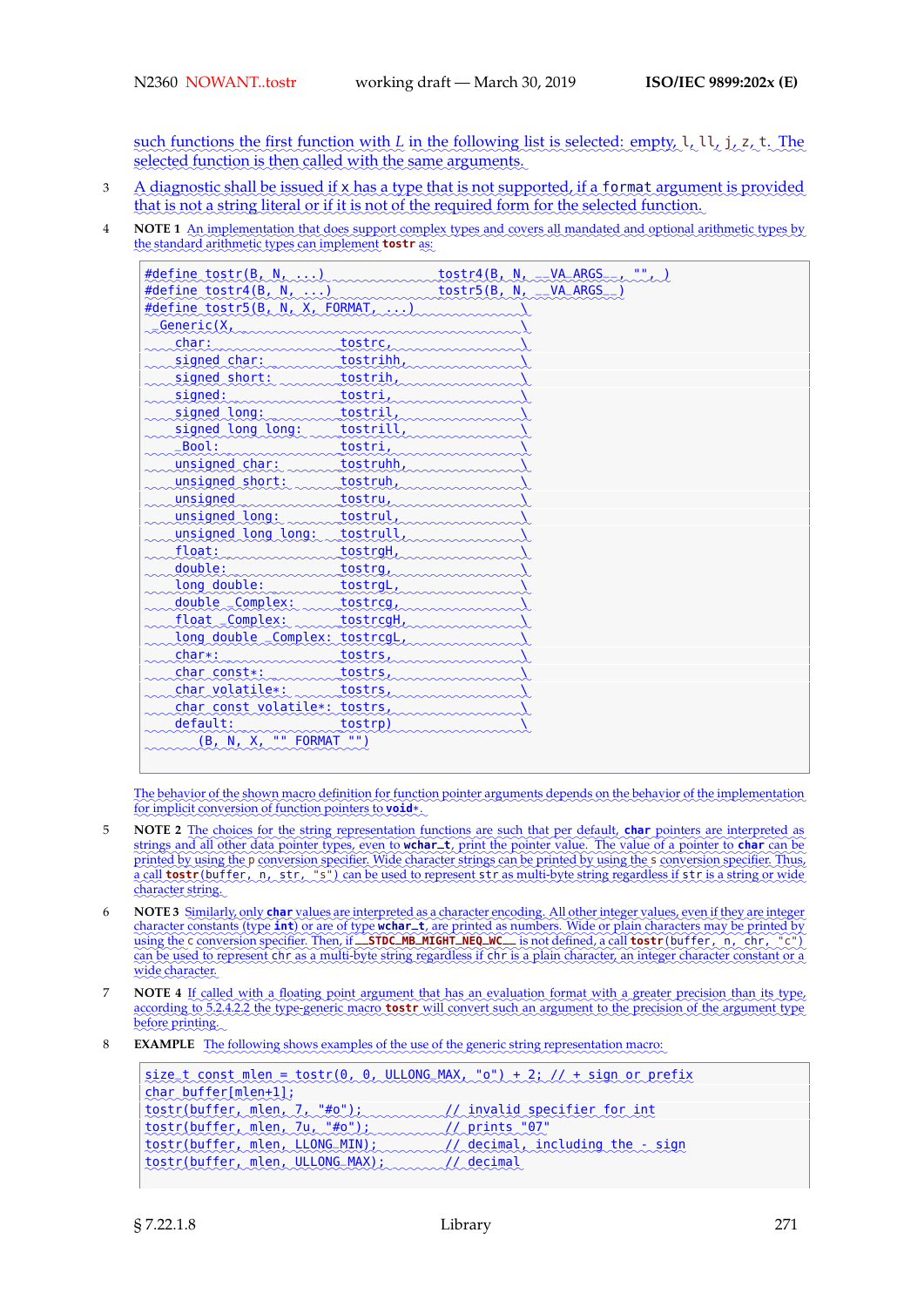```
tostr(buffer, mlen, 'A');
                           in manual prints the basic source encoding
tostr(buffer, mlen, L'A');
                             inmunnabl
                                              // prints the extended source encoding
tostr(buffer, mlen, L'A', "c");
                                              //_prints "A"
tostr(buffer, mlen, 'A', "c");
                                              // ✿✿✿✿✿✿✿✿
depends ✿✿✿
on ✿✿✿✿✿✿✿✿✿✿✿✿✿✿✿✿✿✿✿✿✿✿✿✿
__STDC_MB_MIGHT_NEQ_WC__
tostr(buffer, mlen, "word");
                               immund
                                              // copies the string into buffer
✿✿✿✿✿
tostr(buffer, mlen, L"w\u0153rd"); /// prints a pointer value
✿✿✿✿✿
tostr✿
(✿✿✿✿✿✿
buffer ✿
, ✿✿✿✿
mlen✿
,✿✿✿
u8✿
"✿
w✿
\✿✿✿✿✿✿✿
u0153rd✿✿
")✿
;✿✿✿✿✿✿✿
// ✿✿✿✿✿✿✿
copies ✿✿✿✿
the ✿✿✿✿
utf8✿✿✿✿✿✿✿
string✿✿✿✿✿
into✿✿✿✿✿✿✿
buffer
tostr(buffer, mlen, "word", "p");
                                     immal/ prints a pointer value
tostr(buffer, mlen, L"w\u0153rd", "p"); // prints a pointer value
tostr(buffer, mlen, u8"w\u0153rd", "p");// prints a pointer value
✿✿✿✿✿
tostr✿
(✿✿✿✿✿✿
buffer ✿
, ✿✿✿✿
mlen✿
,✿✿
"✿✿✿✿
word✿✿
",✿✿
"✿
s✿✿
")✿
;✿✿✿✿✿✿✿✿✿
// ✿✿✿✿✿✿✿
copies ✿✿✿✿
the ✿✿✿✿✿✿
string✿✿✿✿✿
into✿✿✿✿✿✿✿
buffer
tostr(buffer, mlen, L"w\u0153rd", "s"); // prints a correct multi-byte string
tostr(buffer, mlen, u8"w\u0153rd", "s");// copies the utf8 string into buffer
\text{static char format}[] = \text{***}.37x".// character array object
tostr(buffer, mlen, ULLONG_MAX, format);// diagnosis: not a string literal
```
# **7.22.2 Pseudo-random sequence generation functions**

# **7.22.2.1 The rand function**

**Synopsis**

1 #**include** <stdlib.h> **int rand**(**void**);

# **Description**

- <sup>2</sup> The **rand** function computes a sequence of pseudo-random integers in the range 0 to **RAND\_MAX** inclusive.
- 3 The **rand** function is not required to avoid data races with other calls to pseudo-random sequence generation functions. The implementation shall behave as if no library function calls the **rand** function.

# **Recommended practice**

4 There are no guarantees as to the quality of the random sequence produced and some implementations are known to produce sequences with distressingly non-random low-order bits. Applications with particular requirements should use a generator that is known to be sufficient for their needs.

# **Returns**

5 The **rand** function returns a pseudo-random integer.

# **Environmental limits**

<sup>6</sup> The value of the **RAND\_MAX** macro shall be at least 32767.

# **7.22.2.2 The srand function**

# **Synopsis**

1 #**include** <stdlib.h> **void srand**(**unsigned int** seed);

# **Description**

2 The **srand** function uses the argument as a seed for a new sequence of pseudo-random numbers to be returned by subsequent calls to **rand**. If **srand** is then called with the same seed value, the sequence of pseudo-random numbers shall be repeated. If **rand** is called before any calls to **srand** have been made, the same sequence shall be generated as when **srand** is first called with a seed value of 1.